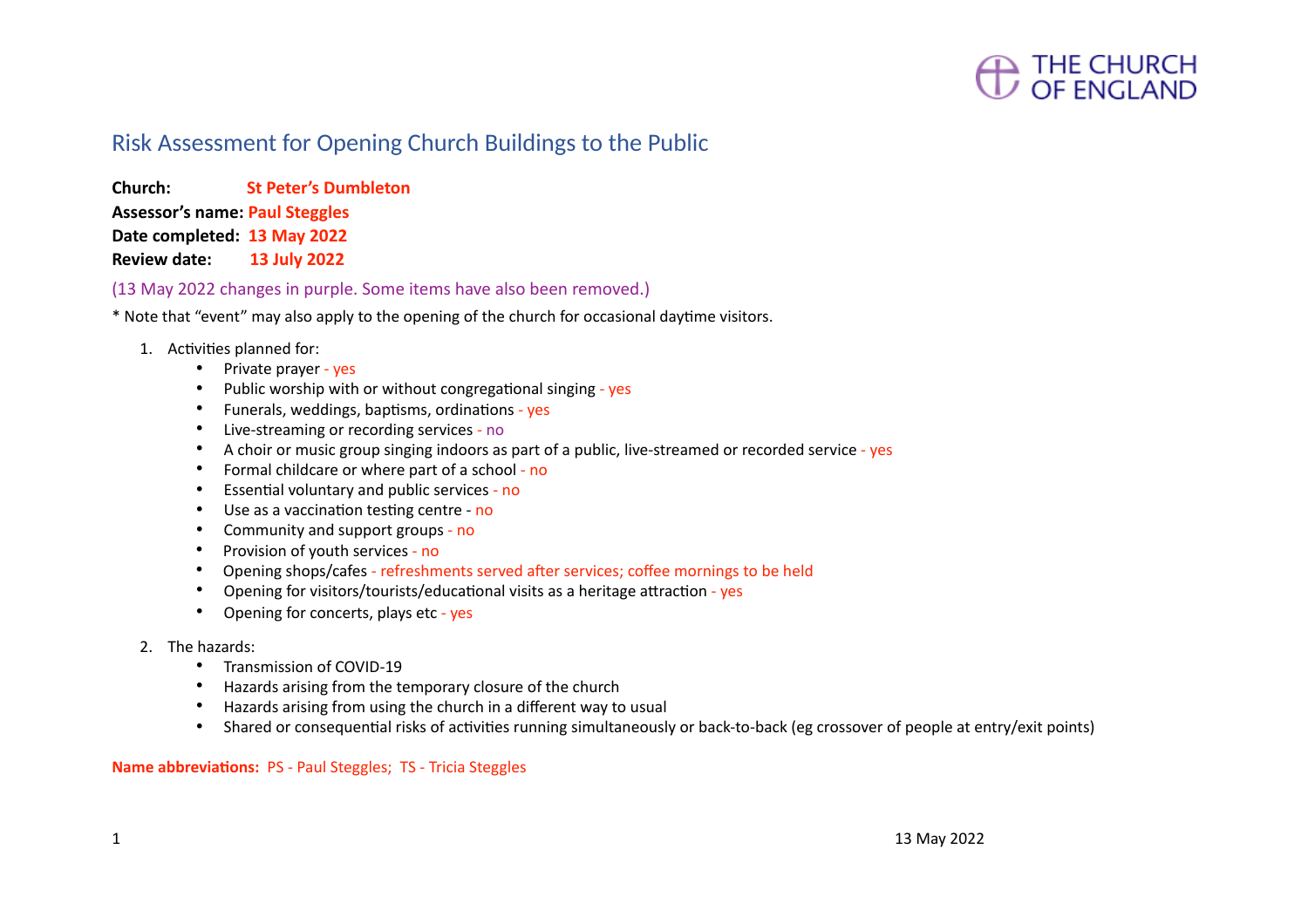| <b>Risk (or area of focus)</b>                        | <b>Controls</b>                                                                                                                                                            | <b>Additional information</b>                                                                                                                                                                                                                                                                                                                                                                                                                                                    | <b>Action by</b><br>whom?       | Completed -<br>date and name |
|-------------------------------------------------------|----------------------------------------------------------------------------------------------------------------------------------------------------------------------------|----------------------------------------------------------------------------------------------------------------------------------------------------------------------------------------------------------------------------------------------------------------------------------------------------------------------------------------------------------------------------------------------------------------------------------------------------------------------------------|---------------------------------|------------------------------|
| <b>Aerosol or droplet</b><br>transmission of Covid-19 | Increase ventilation in your building: natural<br>ventilation by opening doors, windows and vents or<br>mechanical ventilation if appropriate/necessary.                   | Consult HSE guidance on<br>identifying poorly ventilated<br>areas<br>Do not prop open fire doors.<br>Unlikely to be able to open<br>windows. At most times, doors<br>can only be left partially open<br>due to birds.<br>Dependent on weather<br>conditions.<br>In daytime, and when the<br>church is not in use for<br>services or other community<br>events, only the north door<br>will be left unlocked in order<br>to give access to visitors. It will<br>not be left ajar. | Person in<br>charge of<br>event | recurring                    |
|                                                       | Use outdoor spaces if appropriate and available.                                                                                                                           | Not appropriate                                                                                                                                                                                                                                                                                                                                                                                                                                                                  | N/A                             | N/A                          |
|                                                       | Consider if you will ask attendees to wear a face<br>covering (unless exempt). This is no longer a legal<br>requirement but remains recommended by<br>government guidance. | Wearing of a face covering<br>inside church is a personal<br>choice.                                                                                                                                                                                                                                                                                                                                                                                                             | N/A                             | N/A                          |
|                                                       | Put in place measures to reduce contact between<br>people e.g. retaining social distancing                                                                                 | Seating position is a personal<br>choice. Use of some pews at<br>the back of the nave may be<br>restricted to enable social<br>distancing for those who still<br>require this.                                                                                                                                                                                                                                                                                                   | Person in<br>charge of<br>event | recurring                    |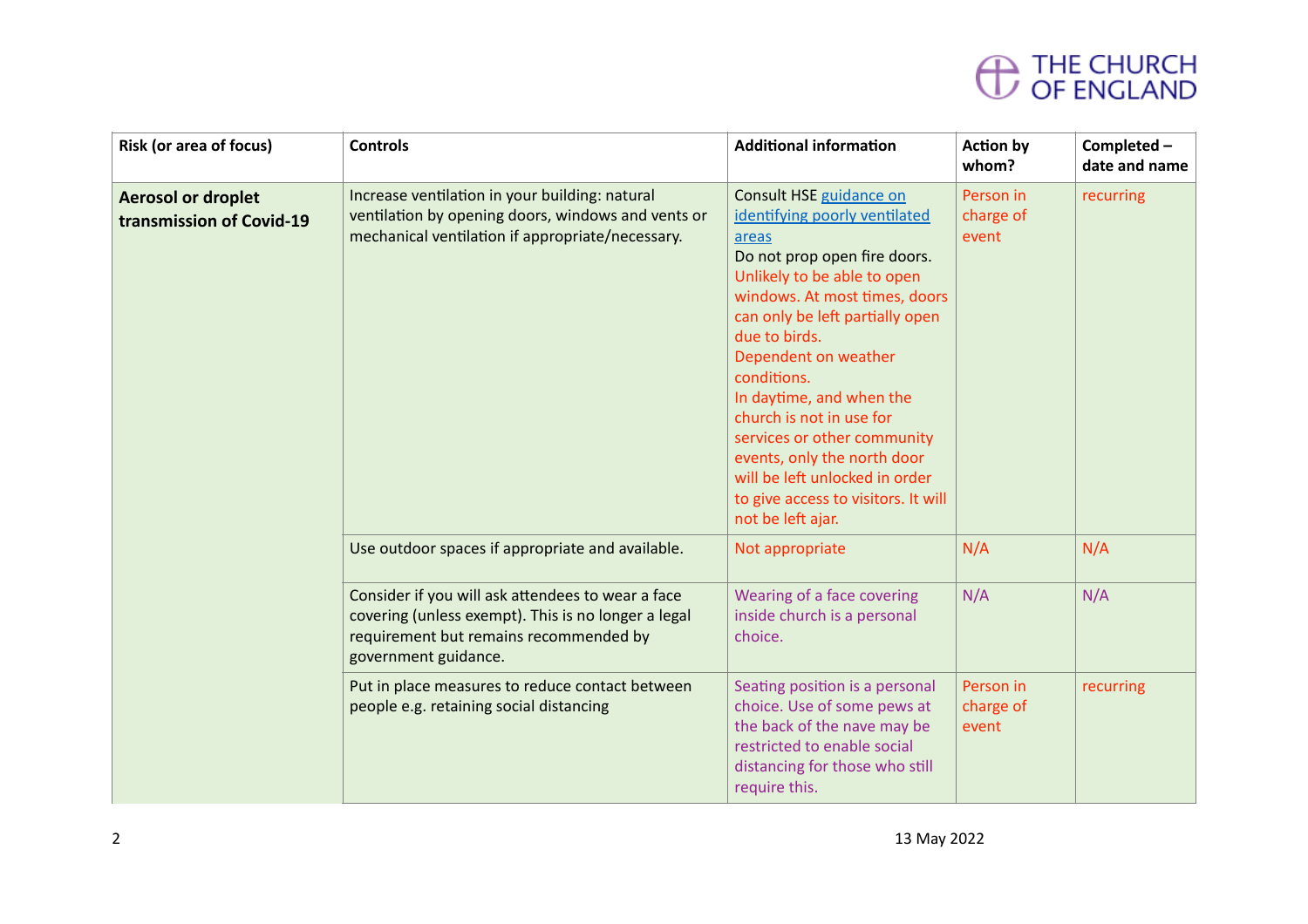| <b>Risk (or area of focus)</b> | <b>Controls</b>                                                                                                                                                                                                                             | <b>Additional information</b>                                                                                                                                                                           | <b>Action by</b><br>whom?                                  | Completed -<br>date and name |
|--------------------------------|---------------------------------------------------------------------------------------------------------------------------------------------------------------------------------------------------------------------------------------------|---------------------------------------------------------------------------------------------------------------------------------------------------------------------------------------------------------|------------------------------------------------------------|------------------------------|
|                                | If practical in your building, choose one point of entry<br>into the church to manage flow of people and<br>indicate this with notices, keeping emergency exits<br>available at all times. Where possible use a different<br>door for exit. | Entrance by north or south<br>door.<br>Emergency exits - north &<br>south doors & WC door.<br>(Only north door unlocked<br>when church left open<br>unattended for visitors).                           | Person in<br>charge of<br>event                            | recurring                    |
|                                | For events where the building is likely to be especially<br>busy, or the activity is particularly energetic, pay<br>particular regard to the need for additional<br>mitigations such as social distancing and face<br>coverings.            | Make it clear to attendees that<br>face coverings and social<br>distancing may be a<br>consideration for larger<br>gatherings, especially when<br>attendees come from a range<br>of geographical areas. | Person in<br>charge of<br>event<br>In guidance<br>document | recurring<br>PS 13/05/22     |
|                                | $+++$                                                                                                                                                                                                                                       |                                                                                                                                                                                                         |                                                            |                              |
|                                | Buildings have been aired before use.                                                                                                                                                                                                       | Not necessary for occasional<br>daytime visitors when the<br>church is not in use.                                                                                                                      | Person in<br>charge of<br>event                            | recurring                    |
|                                | Clearly mark out seating areas including exclusion<br>zones to maintain distancing.                                                                                                                                                         | Use of some pews at the back<br>of the nave may be restricted<br>to enable social distancing for<br>those who still require this.                                                                       | Person in<br>charge of<br>event                            | recurring                    |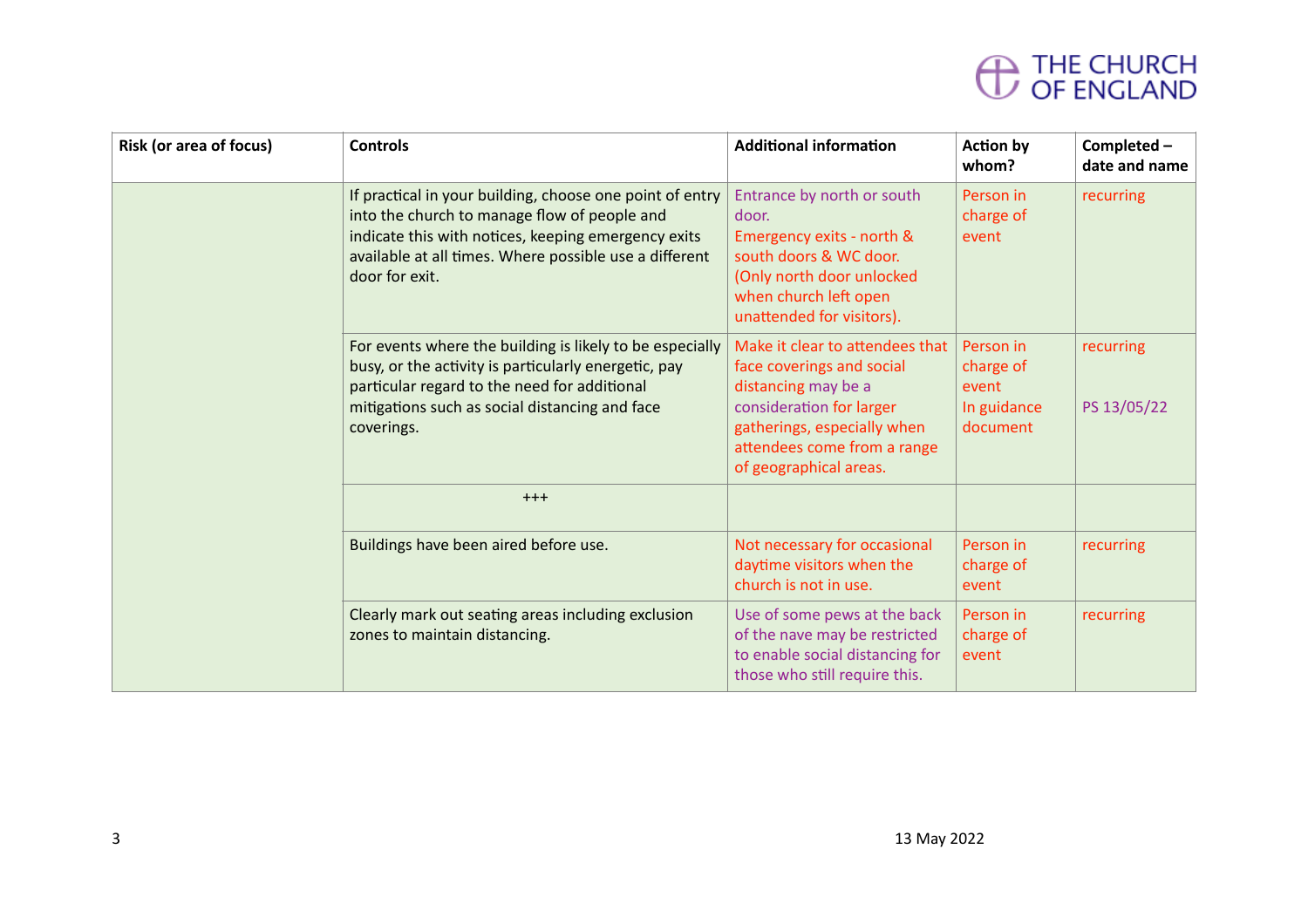| <b>Risk (or area of focus)</b>             | <b>Controls</b>                                                                                                                                                                   | <b>Additional information</b>                                                                                                                                                                                                                                                                                                                                     | <b>Action by</b><br>whom?                                         | Completed -<br>date and name   |
|--------------------------------------------|-----------------------------------------------------------------------------------------------------------------------------------------------------------------------------------|-------------------------------------------------------------------------------------------------------------------------------------------------------------------------------------------------------------------------------------------------------------------------------------------------------------------------------------------------------------------|-------------------------------------------------------------------|--------------------------------|
| <b>Surface transmission of</b><br>Covid-19 | Provide adequate hand cleansing stations. Provide<br>hand sanitiser for the occasions when people can't<br>wash their hands.                                                      | Hand gel provided inside north<br>door, on bookcase and by<br>entrance to vestry. Also on<br>altar for communion.<br>N.B. repeated procurement<br>necessary                                                                                                                                                                                                       | Person in<br>charge of<br>event                                   | recurring                      |
|                                            | Identify where you can reduce the contact of<br>people with surfaces, e.g. by leaving open doors that<br>are not fire doors, using electronic documents rather<br>than paperwork. | (a) Main doors left open<br>during services when<br>weather allows. Vestry<br>door left open when access<br>needed by several people.<br>(b) Documents sent<br>electronically when<br>appropriate.                                                                                                                                                                | (a) Person in<br>charge of<br>event<br>(b) Secretary &<br>others. | (a) recurring<br>(b) as needed |
|                                            | Good hygiene and cleaning of the building.                                                                                                                                        | See the cleaning section of<br><b>Church of England guidance</b><br>See cleaning section below.                                                                                                                                                                                                                                                                   |                                                                   |                                |
|                                            | Consider hygiene around shared items such as Bibles,<br>prayer and hymn books that are used by multiple<br>people.                                                                | You could consider a long-<br>term loan system for Bibles<br>and other books to ensure<br>people have access to these.<br>A hymn book can be taken<br>from the bookcase in the nave<br>after suggested hand<br>sanitisation on entry and then<br>returned to the bookcase on<br>leaving the building.<br>Hymn books not re-used until<br>after at least two days. | Person in<br>charge of<br>event                                   | recurring                      |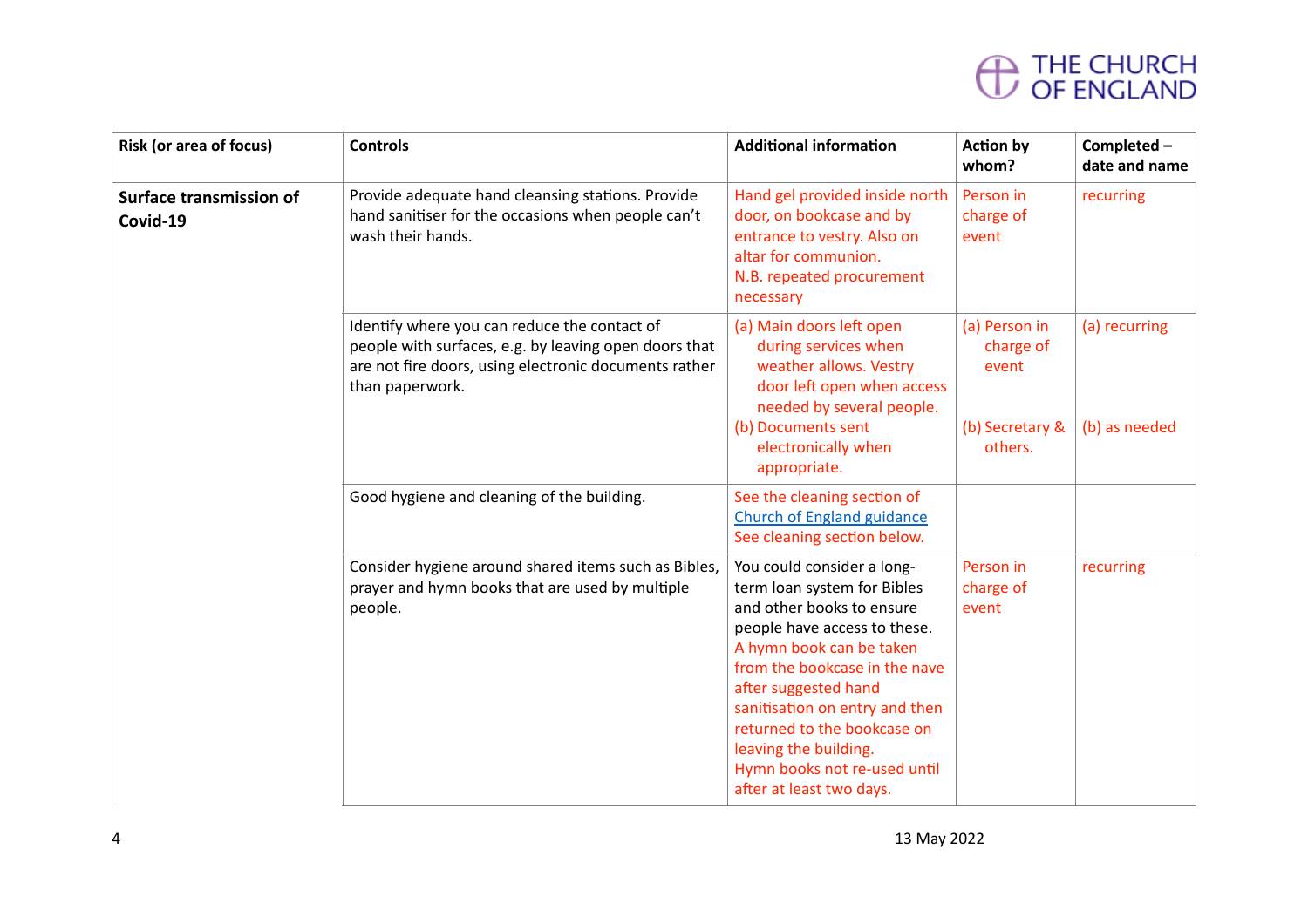| <b>Risk (or area of focus)</b> | <b>Controls</b>                                                                                                                                                                                                 | <b>Additional information</b>                                                                                                                                                                                                                                                      | <b>Action by</b><br>whom?       | Completed -<br>date and name |
|--------------------------------|-----------------------------------------------------------------------------------------------------------------------------------------------------------------------------------------------------------------|------------------------------------------------------------------------------------------------------------------------------------------------------------------------------------------------------------------------------------------------------------------------------------|---------------------------------|------------------------------|
|                                | If providing single-use service sheets or prayer cards,<br>either place these on seats or ask people to sanitise<br>hands before picking one up, and request that people<br>take these home with them.          | A service sheet/booklet can be<br>taken from the bookcase in<br>the nave after suggested hand<br>sanitisation on entry and then<br>returned to the bookcase on<br>leaving the building.<br>Sheets/booklets not re-used<br>until after at least two days,<br>and usually two weeks. | Person in<br>charge of<br>event | recurring                    |
|                                | Cordon off or remove from public access any<br>devotional objects or items (if they are liable to be<br>touched or closely breathed on).                                                                        | N/A                                                                                                                                                                                                                                                                                | N/A                             | N/A                          |
|                                | Put in place a cleaning rota/system for children's<br>materials and toys, and consider providing cleaning<br>materials for these if safe to do so (keeping all such<br>materials out of the reach of children). | Toys etc stored in bags at rear<br>of nave. Not put out for<br>sharing yet.                                                                                                                                                                                                        | <b>PS</b>                       | 11/04/20 PS                  |
|                                | Where there are toilet facilities, ensure an adequate<br>supply of soap and disposable hand towels, and a bin<br>for towels, are available.                                                                     | Paper hand towels purchased.<br>N.B. repeated procurement<br>necessary                                                                                                                                                                                                             | Person in<br>charge of<br>event | recurring                    |
|                                | Ensure all waste receptacles have disposable liners<br>(e.g. polythene bin bags) to reduce the risk to those<br>responsible for removing them.                                                                  | N.B. repeated procurement<br>necessary                                                                                                                                                                                                                                             | Person in<br>charge of<br>event | recurring                    |
|                                | Clean organ before and after use.                                                                                                                                                                               | Not necessary if re-use is more<br>than 48 hours on, or if the<br>same person is playing.                                                                                                                                                                                          | Person in<br>charge of<br>event | recurring                    |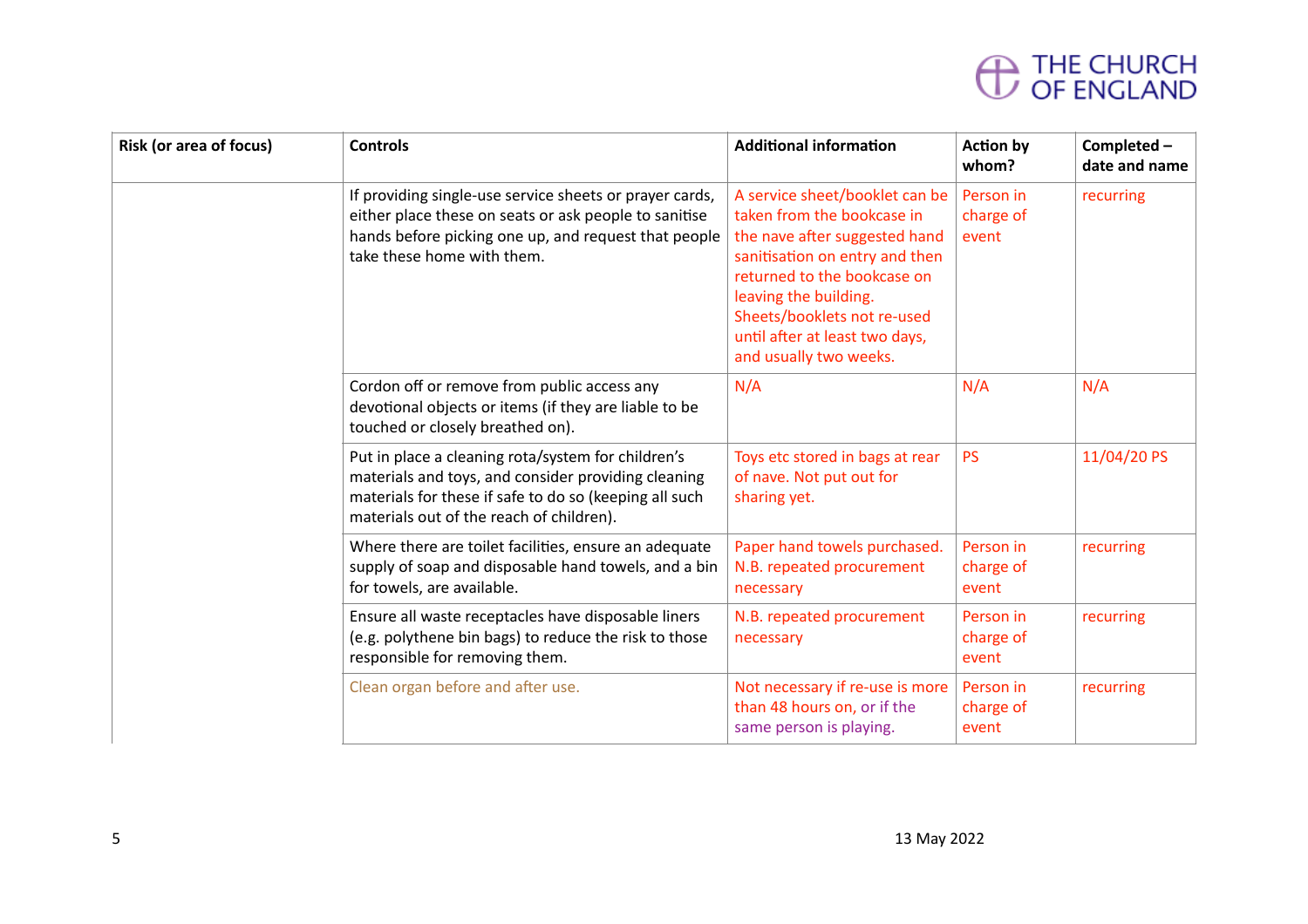| <b>Risk (or area of focus)</b>                                                                                                                        | <b>Controls</b>                                                                                                                                                                                                                             | <b>Additional information</b>                                    | <b>Action by</b><br>whom?       | Completed-<br>date and name         |
|-------------------------------------------------------------------------------------------------------------------------------------------------------|---------------------------------------------------------------------------------------------------------------------------------------------------------------------------------------------------------------------------------------------|------------------------------------------------------------------|---------------------------------|-------------------------------------|
| <b>Visitors are unclear on</b><br>requirements for attending<br>church or visiting the<br>building for other purposes,<br>or anxious about attending. | Update your website, A Church Near You, and any<br>relevant social media with information for visitors.<br>Communicate details on requirements or requests<br>such as bringing a face covering and options for those<br>who may be anxious. | website and AChurchNearYou<br>entries updated                    | <b>PS</b>                       | 13/08/20 PS<br>& regularly<br>since |
|                                                                                                                                                       | Communicate with nearby churches to ensure<br>offered provisions are complementary.                                                                                                                                                         | Nearby churches are in the<br>same benefice.                     | N/A                             | N/A                                 |
|                                                                                                                                                       | Provide welcoming notices that outline safety<br>measures.                                                                                                                                                                                  | Hand gel signs still in use.                                     | Person in<br>charge of<br>event | recurring                           |
| <b>Cleaning the church after</b><br>known exposure to<br>someone with Coronavirus<br>symptoms                                                         | Ventilate the building as fully as possible to disperse<br>aerosol particles.                                                                                                                                                               |                                                                  | <b>PS</b>                       | PS - as needed                      |
|                                                                                                                                                       | Clean all touchable surfaces, with reference to the<br>cleaning section of the Church of England guidance                                                                                                                                   |                                                                  | <b>TS</b>                       | TS - as needed                      |
|                                                                                                                                                       | If ventilation and cleaning is not possible then close<br>the church building for 48 hours.                                                                                                                                                 | <b>Public Health England</b><br>guidance available here.         | <b>PS</b>                       | PS - as needed                      |
|                                                                                                                                                       | $^{+++}$                                                                                                                                                                                                                                    |                                                                  |                                 |                                     |
|                                                                                                                                                       | If the building has been quarantined for 48 hours,<br>then carry out cleaning as per the normal advice on<br>cleaning.                                                                                                                      | See the cleaning section of<br><b>Church of England guidance</b> | <b>TS</b>                       | TS - as needed                      |
|                                                                                                                                                       | $^{+++}$                                                                                                                                                                                                                                    |                                                                  |                                 |                                     |
| <b>Cleaning the church before</b><br>and after general use (no<br>known exposure to anyone                                                            | If the church building has been closed for 48 hours<br>between periods of being open then there is no need<br>for extra cleaning to remove the virus from surfaces.                                                                         | no action needed                                                 | N/A                             | N/A                                 |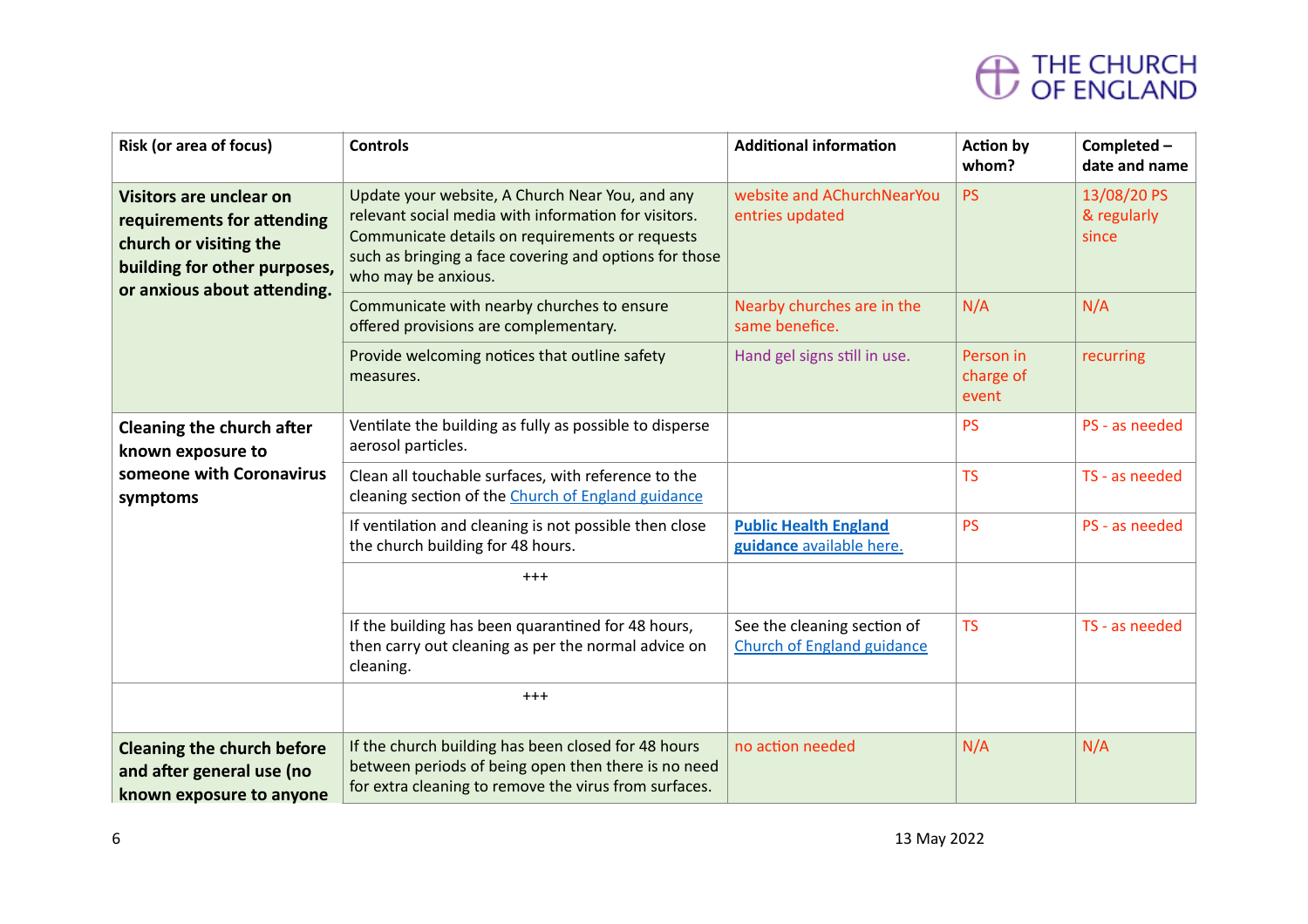| <b>Risk (or area of focus)</b>                                                                                                                                                                                  | <b>Controls</b>                                                                                                                                                                                                          | <b>Additional information</b>                                                                                           | <b>Action by</b><br>whom?       | Completed -<br>date and name |
|-----------------------------------------------------------------------------------------------------------------------------------------------------------------------------------------------------------------|--------------------------------------------------------------------------------------------------------------------------------------------------------------------------------------------------------------------------|-------------------------------------------------------------------------------------------------------------------------|---------------------------------|------------------------------|
| with Coronavirus<br>symptoms)<br>Advice on cleaning church<br>buildings can be found here.<br><b>Risk: Getting or spreading</b><br>coronavirus by not cleaning<br>surfaces, equipment and<br>shared facilities. | Identify surfaces that are frequently touched and<br>by many people (often common areas), e.g.<br>handrails, door handles, shared equipment, toilets,<br>and specify the frequency and level of cleaning and<br>by whom. | Door handles that are<br>commonly touched are wiped<br>at the end of each day. The<br>toilet is cleaned regularly.      | Person in<br>charge of<br>event | recurring                    |
|                                                                                                                                                                                                                 | All cleaners provided with gloves (ideally disposable).                                                                                                                                                                  | Disposable gloves purchased.<br>N.B. repeated procurement<br>necessary                                                  | <b>TS</b>                       | TS - as needed               |
|                                                                                                                                                                                                                 | Suitable cleaning materials provided, depending on<br>materials and if historic surfaces are to be cleaned.                                                                                                              | Ecover washing up liquid<br>purchased for use when<br>wiping wooden surfaces.<br>N.B. repeated procurement<br>necessary | <b>TS</b>                       | TS - as needed               |
|                                                                                                                                                                                                                 | Confirm person responsible for removing potentially<br>contaminated waste (e.g. hand towels) from the site.                                                                                                              |                                                                                                                         | Person in<br>charge of<br>event | recurring                    |
|                                                                                                                                                                                                                 | Confirm the frequency for removing potentially<br>contaminated waste (e.g. hand towels) from the site<br>- suggested daily removal.                                                                                      | After every event or daily if<br>more than one event in a day.                                                          | Person in<br>charge of<br>event | recurring                    |
|                                                                                                                                                                                                                 | Set up a cleaning rota to cover your opening<br>arrangements.                                                                                                                                                            | Cleaning coordinator has set<br>up rota.                                                                                | <b>TS</b>                       | $TS - as$<br>required        |